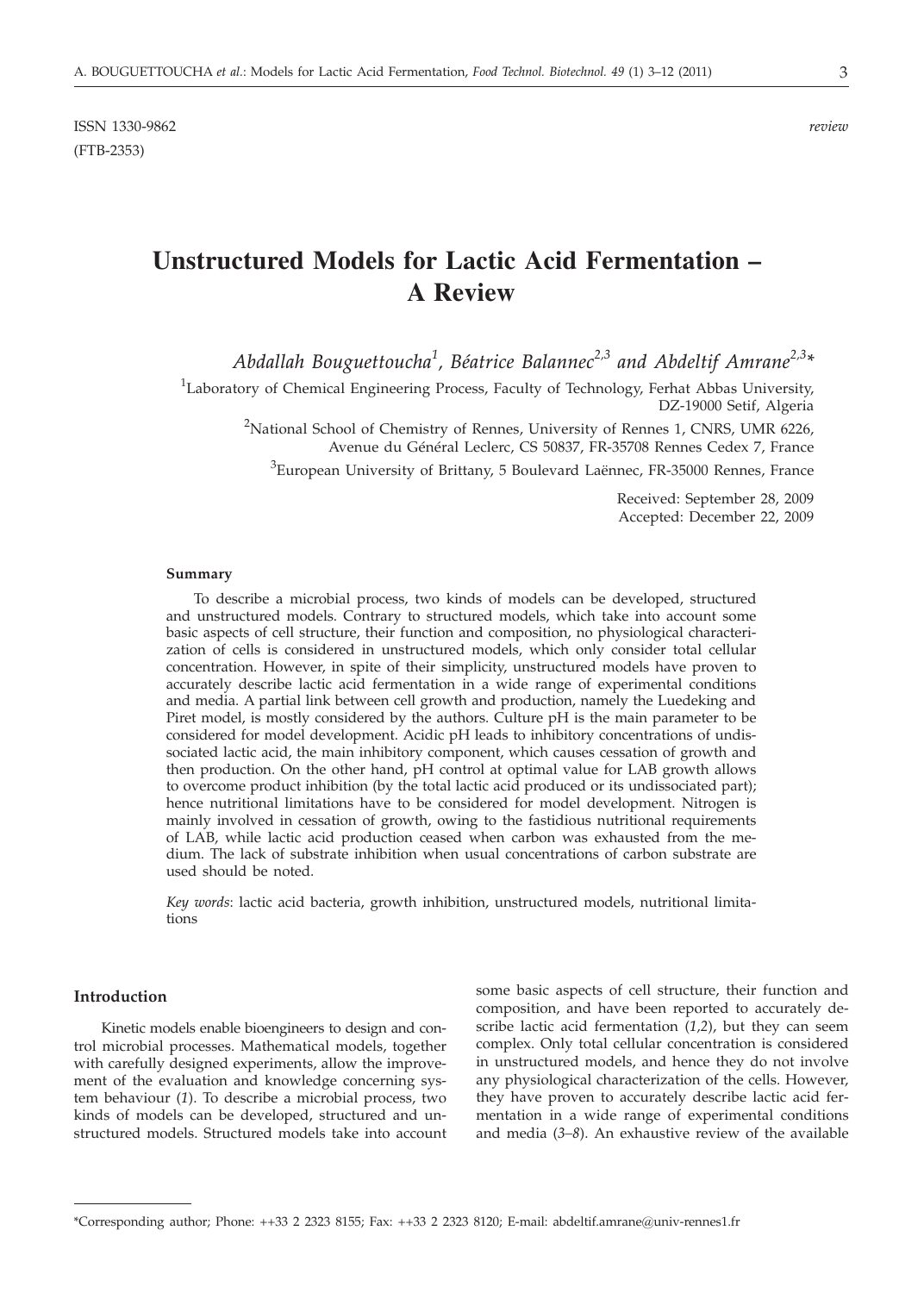unstructured models is therefore presented thereafter. The paper is divided into two main parts: models for growth kinetics are reviewed in the first part, followed by the available models for production kinetics in the second part.

## **Growth Kinetics**

Some growth phases can be characterized by the examination of growth time-courses: the lag phase, the exponential growth phase, the deceleration growth phase, the stationary phase and the phase of exponential decay. The complexity of this biological phenomenon requires the use of nonlinear mathematical models to identify growth parameters. These models are described thereafter.

Bacterial growth can be described as follows:

$$
\frac{\mathrm{d}X}{\mathrm{d}t} = \mu \cdot X \tag{1}
$$

where *X* is the concentration of biomass,  $\mu$  is the specific growth rate and *t* is time.

Some authors (*9–14*) also took into account cell death in their growth kinetics model and considered an exponential decay for the decline phase:

$$
\frac{\mathrm{d}X}{\mathrm{d}t} = \mu \cdot X - k_{\mathrm{d}} \cdot X \tag{2}
$$

with  $k_d$  as the specific death rate.

### *Carbon limitation*

The limitation by the carbon substrate (lack of inhibition by the product) is often described by the Monod model (*15*):

$$
\mu = \mu_{\text{max}} \frac{S}{S + k_{\text{S}}} \tag{3/}
$$

where  $S$  and  $k<sub>s</sub>$  are the substrate concentration and substrate saturation constant, respectively.

Some authors added to the Monod model a term for inhibition by the carbon substrate (*16*), namely they considered the Haldane equation:

$$
\mu = \mu_{\text{max}} \frac{S}{S + k_{\text{S}} + S^2 / k_{\text{i}}}
$$

where  $k_i$  is the substrate inhibition constant.

An exponential substrate inhibition model (*17*) was also tested:

$$
\mu = \mu_{\text{max}} \frac{S}{k_{\text{S}} + S} \exp\left(-\frac{S}{k_{\text{i}}}\right) \tag{5}
$$

However, according to Altiok *et al.* (*16*), a substrate inhibition term did not appear to be relevant to describe their experimental data. Regarding the carbon source (whey), substrate concentration was too low to be inhibitory, taking into consideration the high productivities reported for conventional batch cultures even at high initial glucose or lactose concentrations (above 100 g/L) (*18–20*).

Bâati *et al.* (*21*) proposed the following relation based on the Monod model (Eq. 3) and governing cell multiplication at low temperatures:

$$
\mu=a\cdot q_{\rm p}-b\frac{T_{\rm max}-T}{c+\left(T_{\rm max}-T\right)}\frac{S}{k_{\rm a}+S} \qquad \qquad \text{}/6\text{/}
$$

where  $q_p$  is the specific production rate,  $T$  is temperature and  $T_{\text{max}}$  a maximum temperature beyond which there is no more growth; the terms *a* (yield of biomass on lactate), *b* (maximal maintenance) and *c* (constant of affinity) are constants; and  $k_a$  is the substrate catabolic constant of affinity of the non-proliferating cells.

Growth kinetics on multiple substrates was also described. Nancib (*13*) examined the effect of both glucose (*G*) and fructose (*F*) concentrations during batch cultures of *Lactobacillus casei* ssp. *rhamnosus* on date juice for lactic acid production and took into account cell death in their model:

$$
\frac{dX}{dt} = \left[ \mu_{\text{maxG}} \frac{G}{k_{\text{G}} + G} - k_{\text{dG}} \right] X_{\text{G}} + \left[ \mu_{\text{maxF}} \frac{F}{k_{\text{F}} + F} - k_{\text{dF}} \right] X_{\text{F}} / 7 /
$$

where *G* and *F* are the glucose and fructose concentrations, respectively.

Bajpai-Dikshit *et al*. (*22*) proposed the following model which involved the intracellular enzyme level to describe the growth of *Lactobacillus rhamnosus* on multiple substrates:

$$
\mu_{\rm i} = \frac{\mu_{\rm max,i} \left( \frac{e_{\rm i}}{e_{\rm max,i}} S_{\rm i} \right)}{k_{\rm Si} + S_{\rm i}} \tag{8}
$$

where  $\mu_{\text{max,i}}$  is the maximum specific growth rate on the substrate  $S_i$ ,  $\frac{e}{e_{\text{max}}}$ i max,i is the specific relative growth enzyme

levels inside the cell and  $k_{Si}$  is the substrate saturation constant of the substrate *S*<sub>i</sub>. The net specific growth rate  $\mu$  on a medium containing two substrates in terms of individual growth rates can be defined as:

$$
\mu_i = \alpha_1 \mu_1 + \alpha_2 \mu_2 \tag{9}
$$

where  $\mu_i$  is the specific growth on the substrate *i*,  $\alpha_1$  and  $\alpha_2$  are the control coefficients corresponding to the genetic and metabolic regulations inside the cell, respectively. According to these authors, the developed kinetic model can be used for the design and operation of batch and continuous reactors, such as fed-batch and chemostat reactors.

However, a carbon substrate limitation model (Monod) is only recorded in case of a high nitrogen supplementation of culture media (*23,24*); while in the general case, cessation of growth can be attributed to the deficiency in peptide sources (*25,26*) or in growth factors (*27,28*).

#### *Product inhibition*

Inhibition by the total lactic acid formed

Luedeking and Piret (*3*) proposed a linear relation between the inhibitory end-product and the specific growth rate:

$$
\mu = \mu_{\text{max}} - \delta \cdot P \tag{10}
$$

This relation where  $\delta$  is a constant and *P* is the lactic acid concentration matched the results recorded for *Lactobacillus delbrueckii* grown on glucose (*3*). Belhocine (*29*)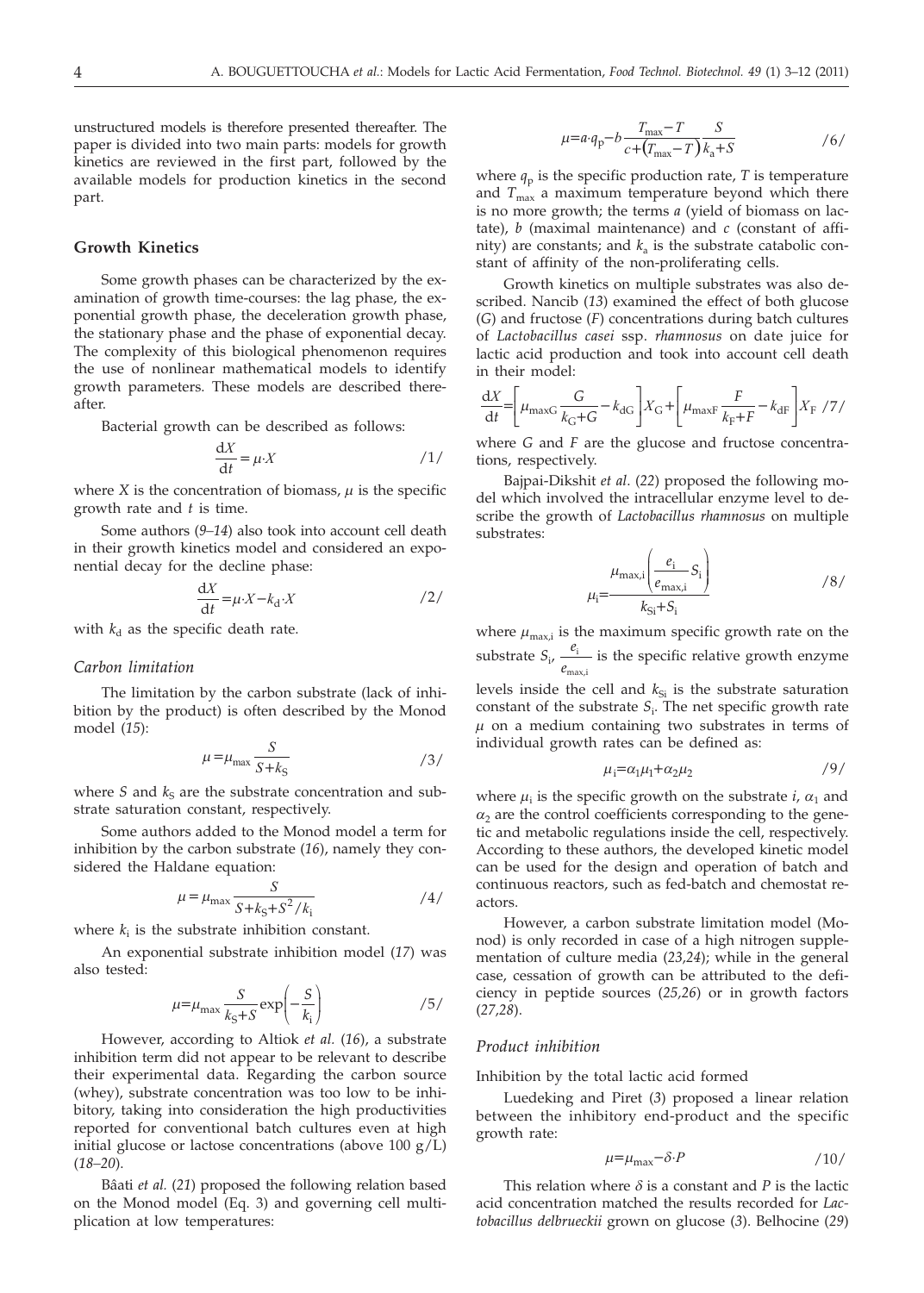showed that the results obtained in continuous culture of *Lactobacillus helveticus* grown on lactose depend on the proportional inhibition (Eq. 10) rather than on substrate limitation (Eq. 3) and/or a non-competitive inhibition by the product, which were considered by many authors as discussed below.

Several authors held into account in their growth model an inhibition by the formed product. If this production is non-competitive, the specific growth rate becomes (*30–33*):

$$
\mu = \mu_{\text{max}} \frac{S}{S + k_{\text{s}}} \frac{k_{\text{P}}}{P + k_{\text{P}}} \tag{11/}
$$

where  $P$  and  $k<sub>P</sub>$  are the product concentration and product inhibition constant, respectively.

Owing to the low  $k<sub>s</sub>$  values (some tens of mg/L), which appear negligible in comparison with the experimental residual lactose concentration (1 or 2  $g/L$ ), a substrate limitation model (Eq. 3) may lead to the following simplified expression:

$$
\mu = \mu_{\text{max}} \frac{S}{S + k_{\text{S}}} \approx \mu_{\text{max}} \tag{12}
$$

while the specific growth rate remains constant only during the exponential growth phase. Tayeb *et al.* (*34*), as well as Ajbar and Fakeeha (*35*) considered therefore only the product inhibition, without considering the carbon substrate limitation:

$$
\mu = \mu_{\text{max}} \frac{k_{\text{P}}}{P + k_{\text{P}}} \tag{13}
$$

Rogers *et al*. (*4*) attempted to describe experimental data on batch culture using *Streptococcus cremoris* HP1 various growth models, including the Kendall model (*36*):

$$
\mu = k_1 \left( 1 - \frac{X}{k_2} \right) \tag{14}
$$

the Monod model (Eq. 3) (*15*); a non-competitive inhibition, with (Eq. 11) or without (Eq. 13) substrate limitation (*34,37*), or a modified non-competitive inhibition:

$$
\mu = k_1 \left( \frac{S}{k_S + S} \right) \left( \frac{k_P}{k_P + P} \right) - k_3 \tag{15}
$$

as well as the Edwards model (*38*), which was only a modified non-competitive inhibition with an additional term to account for a possible substrate inhibition:

$$
\mu = k_1 \left( \frac{S}{k_S + S} \right) \left( \frac{k_P}{k_P + P} \right) \left( \frac{k_i}{k_i + S} \right) \tag{16}
$$

According to Rogers *et al.* (*4*), if compared to Eq. 11, Eqs. 15 and 16 did not improve growth fitting, so the simplest non-competitive inhibition (Eq. 11) should be preferred. These authors reported that lactose limitation and lactic acid inhibition had a significant effect on the growth, while initial substrate concentration and cell mortality did not affect growth significantly.

Ben Youssef *et al.* (*12*) modified the non-competitive inhibition by adding a term to account for the effect of a critical lactic acid concentration  $P_c$ :

$$
\mu = \mu_{\text{max}} \left( \frac{S}{k_{\text{S}} + S} \right) \left( \frac{k_{\text{P}}}{k_{\text{P}} + P} \right) \left( 1 - \frac{P}{P_{\text{c}}} \right) \tag{17}
$$

Some authors (*39,40*) added product inhibition term to the Monod relation:

$$
\mu = \mu_{\text{max}} \frac{S}{k_{\text{S}} + S} \left( 1 - \frac{P}{P_{\text{inh}}} \right) \tag{18}
$$

where  $P_{\text{inh}}$  is the product concentration above which bacteria do not grow.

Amongst the several models tested by Burgos-Rubio *et al.* (*41*), a simplified expression of the above relation was proposed:

$$
\mu = \mu_{\text{max}} \left( 1 - \frac{P}{P_{\text{inh}}} \right) \tag{19}
$$

The above expression was also considered by Mercier *et al.* (*42*) and Moldes *et al.* (*43*), who considered the maximum lactic acid concentration,  $P_{\text{max}}$  instead of the inhibitory concentration,  $P_{inh}$ .

Kumar Dutta *et al.* (*7*), as well as Kwon *et al.* (*20*), modified the above expression by considering the addition of a toxic power for the product *n*:

$$
\mu = \mu_{\text{max}} \frac{S}{k_{\text{S}} + S} \left( 1 - \frac{P}{P_{\text{max}}} \right)^{\text{n}} \tag{20}
$$

Boonmee *et al.* (*8*) considered substrate limitation and inhibition, as well as product inhibition, and hence proposed the following model:

$$
\mu = \mu_{\text{max}} \left( \frac{S}{k_{\text{S}} + S} \right) \left( \frac{k_{\text{i}}}{k_{\text{i}} + S} \right) \left( 1 + \frac{P - P_{\text{i}}}{P_{\text{m}} - P_{\text{i}}} \right) \tag{21}
$$

where  $P_m$  and  $P_i$  are the maximum inhibitory lactate concentration and the threshold level of lactate before an inhibitory effect, respectively.

Nandasana and Kumar (*14*) modified the above model by considering an exponential decay for product inhibition:

$$
\mu = \mu_{\text{max}} \left( \frac{S}{k_{\text{S}} + S} \right) \left( \frac{k_{\text{i}}}{k_{\text{i}} + S} \right) \exp \left( -\frac{P}{k_{\text{P}}} \right) \tag{22}
$$

It should be observed that lactose can only be inhibitory at high concentration levels (above 100 g/L) (*18–20*), which is obviously not the case with whey, the usual substrate used for lactic acid production. Consequently, Pinelli *et al.* (*33*) did not consider the substrate inhibition term in their model:

$$
\mu = \mu_{\text{max}} \left( \frac{S}{k_{\text{S}} + S} \right) \exp \left( - \frac{P}{k_{\text{P}}} \right) \tag{23}
$$

In agreement with Gonçalves *et al.* (*44*), who considered both substrate and product inhibitions, Åkerberg *et al.* (*45*) added a product inhibition term to the substrate inhibition relation of Briggs-Haldane (*46*):

$$
\mu = \mu_{\text{max}} \frac{S}{k_S + S + S^2 / k_i} \left( 1 - K_{\text{pH}} \cdot P \right)^n \tag{24}
$$

With the following expressions, the pH dependence of the parameters is described:

$$
\mu_{\text{max}} = \frac{\mu_{\text{m}}}{1 + (k_{\mu 1}/[\text{H}^+]) + (k_{\mu 2}[\text{H}^+])}
$$
 (25)

$$
K_{\rm pH} = \frac{K_{\rm pm}}{1 + (k_{\rm p1}/\rm{[H^+]}) + (k_{\rm p2}/\rm{[H^+]})}
$$
 (26)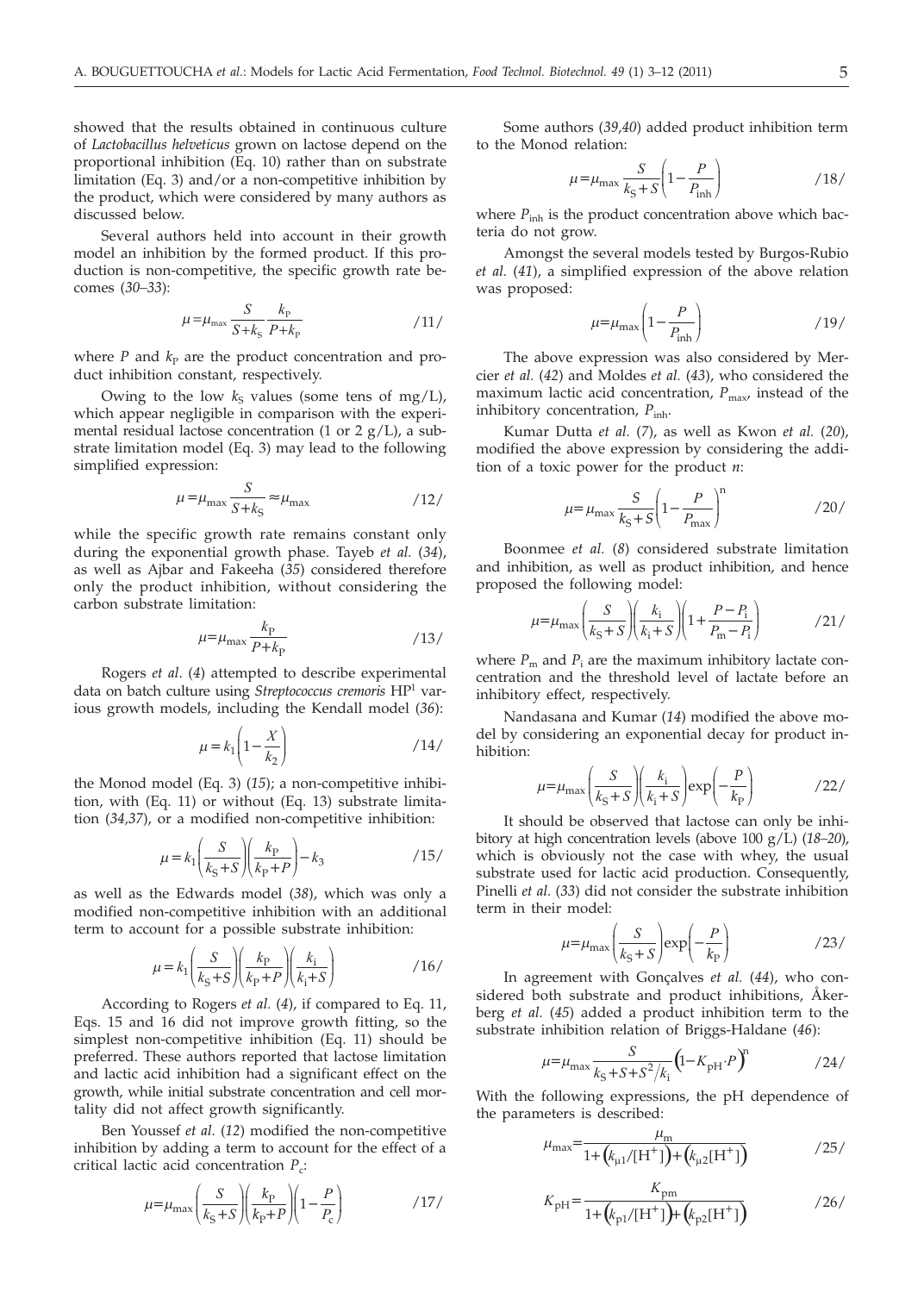where  $K_{\text{pH}}$  is the parameter representing the pH dependence of product inhibition, and  $\mu_{\rm m}$ ,  $k_{\rm u}$ ,  $K_{\rm pm}$  and  $k_{\rm p}$  are kinetic parameters that describe the effect of the pH on  $\mu_{\text{max}}$  and  $K_{\text{pH}}$ .

A product inhibition term was also added to the Briggs-Haldane relation by Ajbar and Fakeeha (*35*):

$$
\mu = \mu_{\text{max}} \frac{S}{k_{\text{S}} + S + S^2 / k_{\text{i}}} \left( 1 - \frac{P}{P_{\text{max}}} \right)^n \tag{27}
$$

Ishizaki and Ohta (*47*) examined the fermentation of L-lactate in batch culture of *Streptococcus* sp. IO-1 at various carbon substrate concentrations. They reported uncompetitive inhibition, and hence proposed the following relationship:

$$
\mu = \mu_{\text{max}} \frac{S}{K_{\text{m}} + (1 + P/k_{\text{p}})S} \tag{28}
$$

where  $K_{\rm m}$  and  $k_{\rm p}$  are the Michaelis constant and the lactate inhibition constant for cell growth, respectively.

Some authors used a complex model to validate their experimental results; Biazar *et al.* (*48*) tried to solve the equation related to the growth kinetics of *Lactobacillus helveticus* using an Adomian decomposition method (*49, 50*):

$$
\mu = \mu_{\text{max}} \frac{S}{k_{\text{S}} + S} \exp\left(-\frac{S}{K_{\text{is}}}\right)^{n_1} \exp\left(-\frac{P}{K_{\text{ip}}}\right)^{n_2} - k_{\text{d}} \qquad /29/
$$

where  $K_{iS}$  is the substrate concentration at which the substrate inhibition factor is:  $e^{-(S/K_{\rm iS})^{n_1}}=0.368$ ; and  $K_{\rm iP}$  is the lactic acid inhibition concentration at which the product inhibition factor is:  $e^{-(P/K_{\text{IP}})^{n_2}}=0.368$ .

Peeva and Peev (*51*) considered only the inhibitory effect by the product and hence proposed the following model:

$$
\mu = \mu_{\text{max}} \left( 1 - k_{\text{p}} P^{\alpha} \right) - k_{\text{d}} \tag{30}
$$

$$
\alpha = 6.13 \cdot P_{\text{max}} - 0.056 \tag{31}
$$

where  $k_d$  is the cell death rate,  $k_p$  is a coefficient for product inhibition and *P*<sub>max</sub> is the theoretical lactic acid concentration obtained after total substrate consumption.

Growth inhibition by lactic acid is only observed in experiments carried out at acidic pH (*52,53*) or in the absence of pH control (*54*), therefore pH control is needed at its optimal value for lactic acid production (5.9) (*55,56*) during culturing to overcome this inhibition. Moreover, the lack of product inhibition during culturing at usual carbon substrate concentrations, like the lactose content of whey, has been clearly demonstrated (*57*). This constitutes one of the main drawbacks of the above models.

#### Inhibition by undissociated lactic acid

It is now recognised that the main inhibitory component is the undissociated form of lactic acid. Inhibition by weak organic acids is related to the solubility of the undissociated form within the cytoplasmic membrane and the insolubility of the ionised acid form (*54,58*); the result is an acidification of the cytoplasm and the collapse of the motive force, causing an inhibition of nutrient transport (*59,60*). It should be observed that in case of pH control at its optimal value for lactic acid pro-

duction (5.9), the final free lactic acid concentration during culture on whey (approx.  $0.3$  g/L) is below the inhibitory threshold (*54*), leading to the absence of inhibitory effect (*61,62*).

Yeh *et al.* (*63*) assumed a non-competitive inhibition:

$$
\mu = \mu_{\text{max}} \frac{S}{S + k_{\text{S}}} \left( \frac{K_{\text{HL}}}{[HL] + K_{\text{HL}}} \right) \tag{32}
$$

with [*HL*] as the undissociated lactic acid concentration.

Some authors (*9,11,64*) added to the Monod model a term to account for the inhibition by the lactate ion *L* and an exponential decay to account for the inhibitory effect of the undissociated lactic acid *HL*:

$$
\mu = \mu_{\text{max}} \frac{S}{k_{\text{S}} + S} \left( 1 - \frac{[L]}{[L]_{\text{max}}} \right) \exp\left(-\frac{[HL]}{[HL_{\text{max}}]} \right) \tag{33/}
$$

where *L*max and *HL*max are the dissociated and undissociated lactic acid inhibition constants, respectively.

Leroy and De Vuyst (*65*) also added to the Monod model an inhibitory term involving the concentration of undissociated lactic acid with a toxic power *n*:

$$
\mu = \mu_{\text{max}} \frac{S}{k_{\text{S}} + S} \left( 1 - \frac{[HL]}{[HL]}_{\text{max}} \right)^n \gamma_{\text{N}} \tag{34}
$$

where  $\gamma_N$  is the remaining self-inhibition coefficient ascribed to the limited availability of nutrients.

A drawback of the above models is their development to describe cultures carried out at pH controlled at the optimal value, namely close to 6, leading to a final free lactic acid concentration below the inhibitory threshold (*54*). However, such models can be useful to describe cultures carried out at acidic pH or without pH control. With this aim, Amrane and Couriol (*66*) noted that the specific growth rate decreased when undissociated lactic acid concentrations increase, and consequently proposed the following logistic equation to describe cultures carried out without pH control:

$$
\mu = \mu_{\text{max}} \exp\left(-\frac{[HL]}{[HL]_C}\right) - \mu_0 \tag{35}
$$

where  $\mu_0$  and  $[HL]_C$  are the constants.

Vereecken and Van Impe (*67*) also proposed an exponential decay, which involved the undissociated lactic acid concentration and pH (or hydrogen ion concentration  $[H^+]$ :

$$
\mu = \mu_{\text{max}} \exp\left(-k_{\mu} \left( [HL] - [HL]_{\text{min}} \right) \right) \tag{36}
$$

$$
k_{\mu} = a + \frac{b}{[H^+]^2} \tag{37/}
$$

where [HL]<sub>min</sub> is the minimum inhibitory concentration of undissociated lactic acid, while *a* and *b* are constants.

To describe *Lactobacillus plantarum* growth in cucumber juice (vegetable fermentation), Passos *et al*. (*10,68*) took into account NaCl and undissociated acetic acid concentrations, [*HA*], added to the juice, in addition to a carbon substrate limitation (Monod model), an inhibitory pH (hydrogen ion) effect and an undissociated lactic acid concentration effect: 2.6

$$
\mu = \mu_0 \left( \frac{[S]}{0.056 + [S]} \right) \left( 1 - \frac{[H^+]}{[H^+]_{\text{max}}} \right)^{2.0} \left( 1 - \frac{[HL]}{69} \right)^{2.0} \tag{38}
$$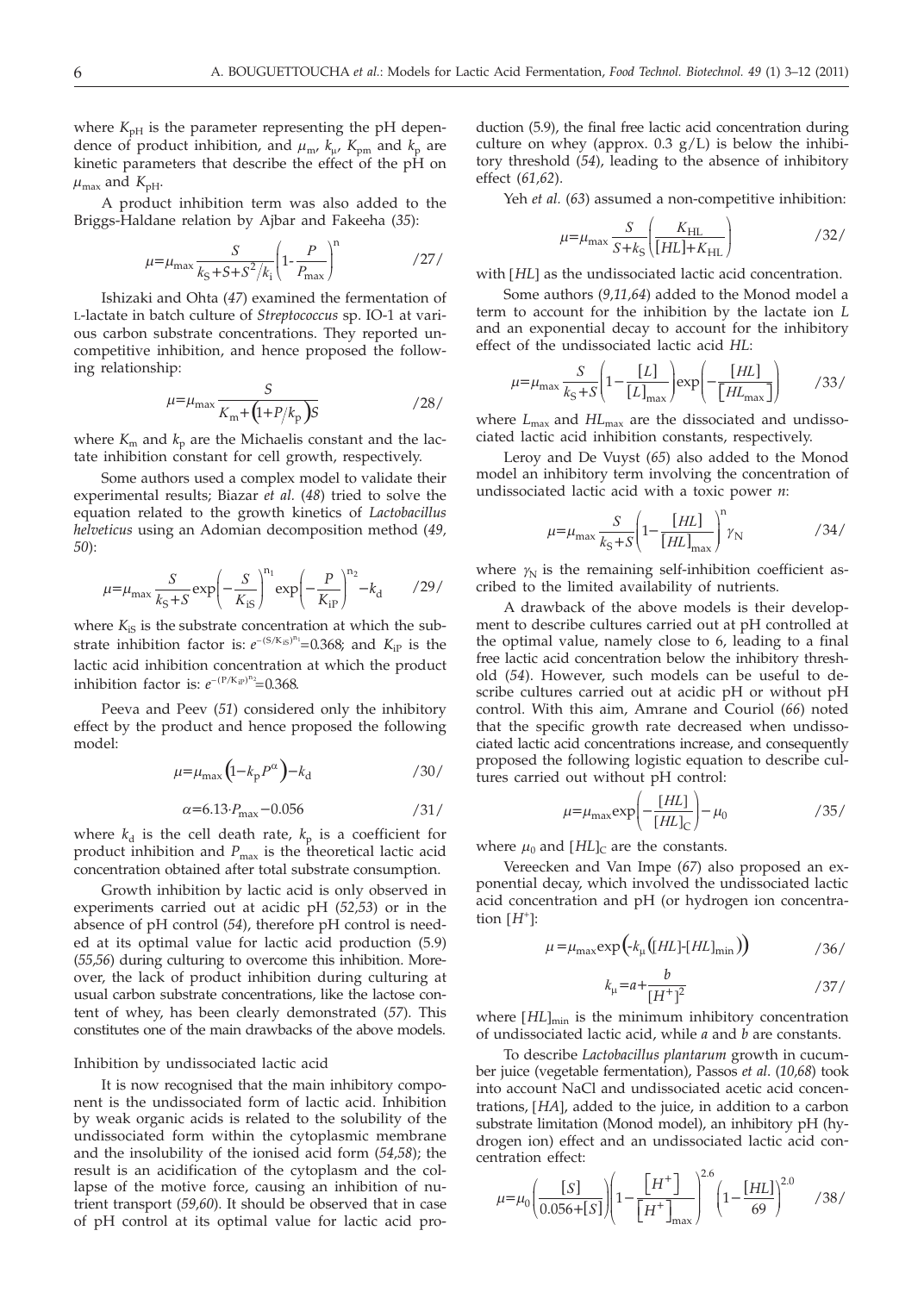$$
\mu_0 = 0.35 \left( 1 + \frac{1.5\left[ HA \right]}{5.8 + \left[ HA \right]} \right) \left( 1 - \frac{\left[ HA \right]}{150} \right)^{1.7} \cdot \left( 1 + \frac{1.6\left[ NaCl \right]}{4.47 + \left[ NaCl \right]} \right) \left( 1 - \frac{\left[ NaCl \right]}{11.8} \right) \tag{39}
$$

pH inhibitory effect

In addition to the undissociated lactic acid concentration (*54*), pH also plays a significant role in the inhibitory effect (*69*). Moreover, according to Fu and Mathews (*70*), the inhibitory effect of acidic product resulted mainly from the action of the proton ions, and hence pH can be used as a basic parameter in kinetic models based on the Monod model with  $\mu_{\text{max}}$  and  $k_{\text{S}}$  functions of the pH:

$$
\mu = \mu_{\text{max}}(\text{pH}) \frac{S}{k_{\text{S}}(\text{pH}) + S} \tag{40}
$$

where the optimal parameter sets are correlated with pH through the following empirical equations (4£pH£7) (*70*):

$$
\mu_{\text{max}} = 0.523 \exp\left(-0.16(pH - 5.0)^2\right) - \frac{0.265}{0.614(pH - 4.0)} / 41 /
$$

and 
$$
k_S = 0.605 \exp\left(0.85(pH-5.0)^2\right) + \frac{106.4}{0.65+(pH-4.0)} / 42 /
$$

#### *Nitrogen limitation*

The above models involved only the carbon substrate limitation, mainly through the Monod model, as well as product inhibition, through the total concentration of the produced acid or its undissociated form, or the consequence of this production, a pH decrease. However, it is not the general feature recorded during lactic acid fermentation. Growth inhibition by lactic acid is observed in experiments carried out at acidic pH (*52,53*) or in the absence of pH control (*54*), which is why pH control is needed at its optimal value for lactic acid production (5.9) (*55,56*) to overcome this inhibition. Moreover, the complex substrates containing peptidic nitrogen and growth factors (*71–73*) added to the culture media are major contributors to the production cost of the final product (*74, 75*), and hence nitrogen limitations are usually observed instead of carbon limitation of growth.

Amrane and Prigent (*6,76*) proposed a logistic function (Eq. 13) to describe experimental data:

$$
\mu = \mu_{\text{max}} \frac{1}{1 + \frac{c \cdot \exp(d \cdot t)}{\mu_{\text{max}} - c}} \tag{43}
$$

where *c* and *d* are constants.

Growth time-course was accurately fitted by means of the above model; however, it was not completely satisfactory from a cognitive point of view. Indeed, all growth parameters did not have an obvious biological meaning (*6*).

Consequently, the Verlhust model (*77–79*), which was successfully applied to describe LAB growth (*52,53,61, 62,80–84*) may be preferred to the above model, since this logistic expression involves only growth parameters:

$$
\mu = \mu_{\text{max}} \left( 1 - \frac{X}{X_{\text{max}}} \right) \tag{44/}
$$

where  $X_{\text{max}}$  is the maximum biomass concentration.

The term 
$$
\left(1 - \frac{X}{X_{\text{max}}}\right)
$$
 was taken in a global way for

an increasing lack of nutrients, namely for nitrogen limitation (*23,24,78*).

According to Lan *et al.* (*85*), growth kinetics can be satisfactorily described by a modified Verlhust model, which indirectly takes into account the inhibitory effect of the product through an exponent m (*86*):

$$
\mu = k \left( 1 - \frac{X}{X_{\text{max}}} \right)^{\text{m}} \tag{45}
$$

where *k* is an empirical constant related to the maximum specific growth rate.

In addition to nutritional limitations through the Verlhust model, Altiok and *et al.* (*16*) also considered an inhibition by the produced lactic acid:

$$
\mu = \mu_{\text{max}} \left( 1 - \frac{X}{X_{\text{max}}} \right)^f \left( 1 - \frac{P}{P_{\text{max}}} \right)^h \tag{46}
$$

where f and h are parameters related to the 'toxic power' for biomass and the inhibitory product, respectively. These authors showed that the inhibitory effects on both biomass and product increased with the increase of h and f toxic power values.

However, since the main inhibitor of growth is the undissociated form of lactic acid (*54,60*), Bouguettoucha *et al.* (*62*) replaced the total lactic acid concentration by its undissociated form in the inhibition term:

$$
\mu = \mu_{\text{max}} \left( 1 - \frac{X}{X_{\text{max}}} \right) \left( 1 - \frac{[HL]}{[HL]_{\text{inh}}} \right) \tag{47}
$$

where [HL]<sub>inh</sub> is the undissociated lactic acid inhibitory threshold value, 8.5 g/L (*69*).

Owing to the fastidious nutritional requirements of lactic acid bacteria (especially those concerning nitrogen) (*87–89*), it appears difficult to include these limitations in a growth model, and the available literature lacks in models involving nutritional limitations in 'a direct way'. Leh and Charles (*5*) tried to solve this difficulty, since they considered carbon and nitrogen substrate limitations in their model. To account for both limitations, the following modification of the Monod relation (Eq. 3) was considered:

$$
\mu = \mu_{\text{max}} \cdot \frac{1}{1 + \frac{k_{\text{pr}}}{pr} + \frac{k_{\text{S}}}{S} + \frac{k_{\text{S}}}{S} \cdot \frac{k_{\text{pr}}}{pr}}
$$
 (48)

In this relation, *pr* and  $k_{\text{pr}}$  are the concentration and the saturation constant of 'usable proteins', respectively. The difficulties encountered in the use of this model come from the definition of the 'usable proteins'.

If the carbon substrate saturation constant  $k<sub>S</sub>$  is neglected during growth when compared to the carbon substrate concentration *S* (*90*), the above equation (Eq. 48) can be simplified, leading to the Monod equation modified to account for a nitrogen substrate limitation:

$$
\mu = \mu_{\text{max}} \cdot \frac{pr}{pr + k_{\text{pr}}}
$$
 (49)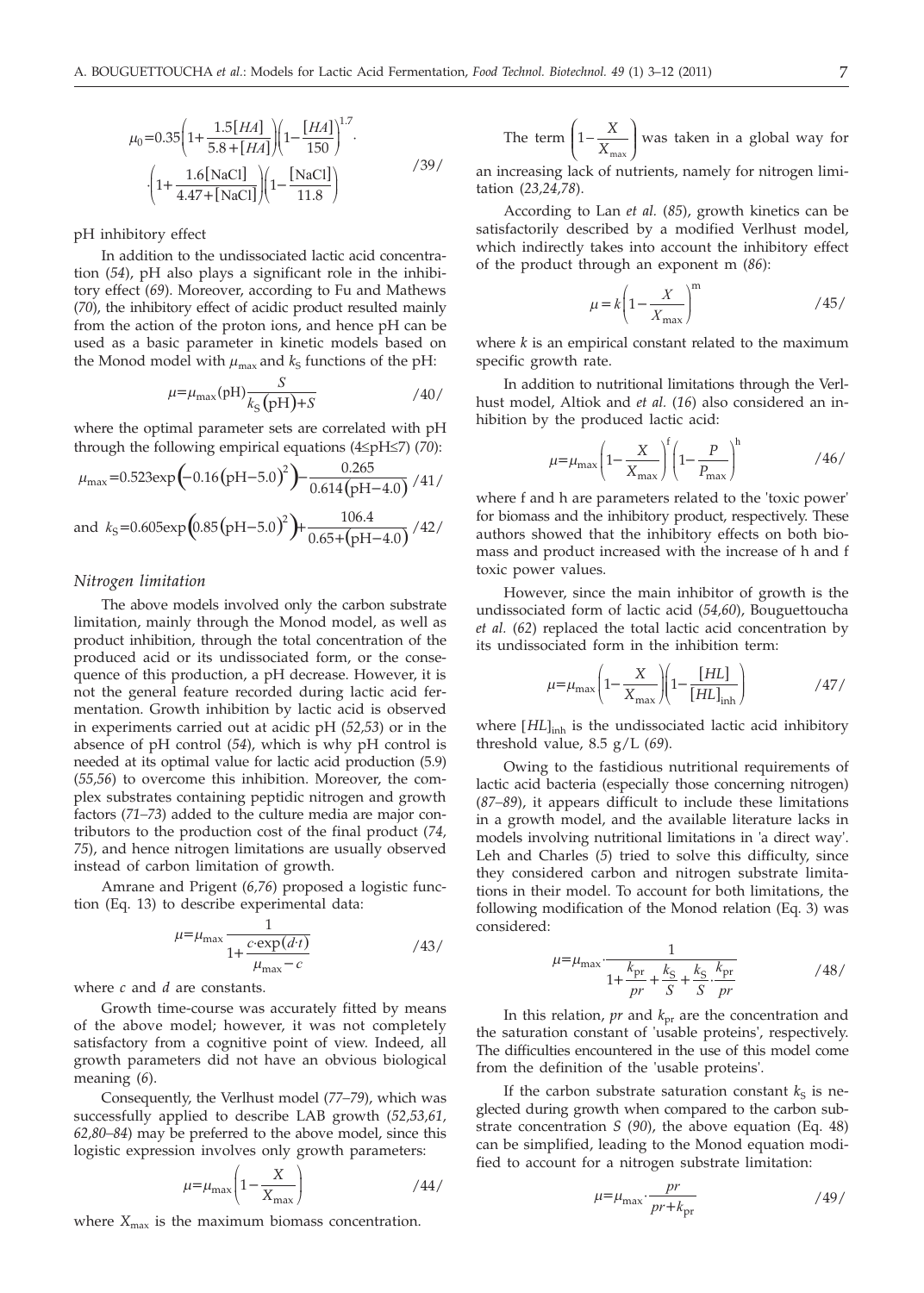By adding the product inhibition term to Eq. 48, the specific growth rate becomes:

$$
\mu = \mu_{\text{max}} \cdot \frac{pr}{pr + \left(\frac{P}{k_{\text{pr}} + 1}\right)^2 \cdot k_{\text{pr}}}
$$

The above model can only be 'usable' if a clear definition and a relevant method for the determination of the really 'usable nitrogen' by bacteria is given (*91*), which is not at all obvious.

Schepers *et al.* (*92*) assumed that the specific growth rate was a function of the carbon and nitrogen substrates, the product and the pH, and proposed the following complex relation:

$$
\mu = \left(\mu_{\text{max}} + \underbrace{\beta \cdot \text{pH}_{c} \cdot \text{WP}_{c}}_{\widehat{A}}\right) \underbrace{\frac{S}{S + k_{S}} \cdot \frac{Z}{Z + k_{Z}}}_{\widehat{B}} \cdot \underbrace{\left(\frac{\exp\left(-k_{\text{[HL]}} \frac{P}{1 + 10^{\text{(pH-pKa)}}}\right)}{1 + \exp\left(k_{\text{[L']}} \left(\frac{P}{1 + 10^{\text{(pKa-pH)}}} - k_{\text{[L']}}\right)\right)}\right)}_{\widehat{C}} \cdot \underbrace{\left(\frac{\left(\left|\text{pH}_{\text{opt}} - \text{pH}\right|_{\widehat{A}}}{\sigma^{2}}\right)}_{\widehat{D}}\right)}_{\widehat{D}}
$$

The above equation is the combination of four parts: the first one (A) characterizes a strong interaction between pH and whey permeate, WP, for maximum specific growth rate deduced from multifactor kinetic analysis, leading to its involvement in the growth model through coded factors,  $pH_c$  and  $WP_c$  (93); Monod substrate limitations were assumed for carbon and nitrogen substrate effects (part B); exponential inhibition by the undissociated lactic acid and logistic inhibition by lactate were taken into account through the third part (C); and the last part (D) corresponds to the pH effect (combination of Gaussian pH effect).

#### **Production Kinetics**

The model of Luedeking and Piret (*3,94*) is the most widely used concerning the kinetics of production. Amongst others, Kumar Dutta *et al.* (*7*), Boonmee *et al.* (*8*), Altiok *et al.* (*16*), Tayeb *et al.* (*34*), Keller and Gerhardt (*39*), Burgos-Rubio *et al.* (*41*), Åkerberg *et al.* (*45*), Biazar *et al.* (*48*), Roy *et al.* (*52*), Wang *et al*. (*64*), Vázquez and Murado (*83,84*), Bibal *et al.* (*95*), Ye *et al.* (*96*), Ha *et al.* (*97*) are authors who have shown that lactic acid production is partially associated with growth and then proposed the following relation:

$$
q_{\rm P} = \frac{\mathrm{d}P}{X\mathrm{d}t} = A \cdot \mu + B \tag{52}
$$

In this relation,  $q_p$  is the specific productivity rate, *A* and *B* are coefficients for growth- and non-growth-associated production, respectively.

Total link between growth and production has been considered by some authors (*13,98*), leading to the following simplified Luedeking and Piret expression:

$$
q_p = A \cdot \mu \tag{53/}
$$

However, this particular case is only recorded for media supplemented with high concentrations of nitrogen.

During lactic acid production by *L. casei,* Peeva and Peev (*51*) found that acid production was mainly non- -growth associated, and hence proposed the following relationship:

$$
q_p = \beta \left( 1 - k_p P^{\alpha} \right) \tag{54}
$$

where  $\beta$  is the biomass productivity coefficient.

Amrane and Prigent (*6,76*) noted that the beginning of the production is accurately described by Luedeking and Piret relation, namely for significant values of the specific growth rate. However, almost half of the lactic acid is produced during the deceleration and the stationary growth phases, whereas the specific growth rate tends towards the zero value. This part of production is not satisfactorily described by the Luedeking and Piret relation, which cannot account for the decrease of the specific production rate at low specific growth rates. The Luedeking and Piret model was therefore modified by introducing an additive term:

$$
q_p = A \cdot \mu + B \left[ 1 - \exp\left(-H \cdot \mu\right) \right] \tag{55/}
$$

where *H* is a constant.

Rogers *et al.* (*4*) tested two substrate-dependent models, in addition to the Luedeking-Piret model, and obtained the following relation:

$$
q_p = A \cdot \mu + B \cdot S \tag{56}
$$

which was improved by Jørgensen and Nikolajsen (*99*):

$$
q_p = A \cdot \mu + B - C \cdot S \tag{57}
$$

where *C* is a constant.

Rogers *et al.* (*4*) also tested a substrate limitation model which described more accurately their experiment with *S. cremoris*:

$$
q_p = A \cdot \mu + B \left( \frac{S}{k_S + S} \right) \tag{58}
$$

The above substrate limitation model was also considered by Berry *et al.* (*11*), as well as by Ben Youssef *et al.* (*12*), who replaced the substrate saturation constant  $k<sub>S</sub>$  by the affinity constant of the resting cells for glucose  $\overline{k}_{\rm s}^{\rm rc}$ , which is the function of  $k_{\rm s}$ .

In addition to substrate limitation, Boonmee *et al.* (*8*) took into account substrate inhibition, as well as possible limitation and inhibition by the lactate in their model:

$$
q_{\rm p} = A \cdot \mu + q_{\rm pmax} \cdot B \left( \frac{S}{k_{\rm S} + S} \right) \left( \frac{k_{\rm i}}{k_{\rm i} + S} \right) \left( 1 + \frac{P - P_{\rm i}}{P_{\rm m} - P_{\rm i}} \right) \tag{59}
$$

where  $P_m$  and  $P_i$  are maximum and inhibitory threshold of lactic acid concentrations for lactic acid production, respectively.

Similarly to the growth (Eq. 22), Nandasana and Kumar (*14*) modified the model by Boonmee *et al.* (*8*) by considering an exponential decay for product inhibition:

$$
q_{\rm p} = A \cdot \mu + q_{\rm pmax} B \left( \frac{S}{k_{\rm s} + S} \right) \left( \frac{k_{\rm i}}{k_{\rm i} + S} \right) \exp \left( -\frac{P}{k_{\rm p}} \right) \tag{60}
$$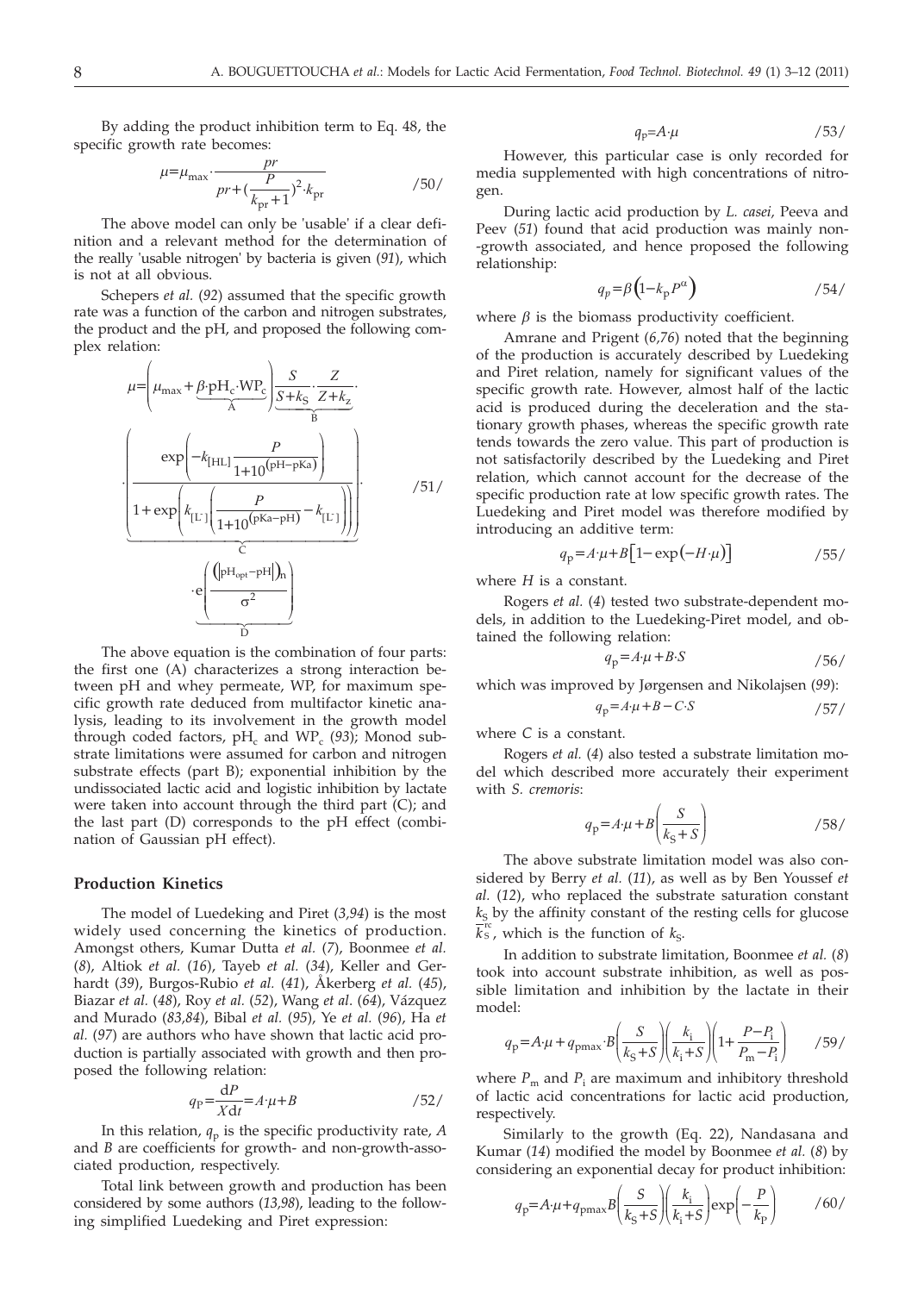The model was found to provide good predictions of experimental lactic acid production data.

In addition to a substrate limitation, Bâati *et al.* (*21*) also considered an exponential decay for product inhibition:

$$
q_{\rm P} = q_{\rm Pmax} \frac{S}{S + k_{\rm S}} \exp(\text{-}k_{\rm P} \cdot P) \tag{61}
$$

where  $q_{\text{pmax}}$  is the maximum specific lactic acid production rate, which was given by the following expression:

$$
q_{\text{Pmax}} = (K_{\text{b}} \cdot T - K_{\text{c}})^2 \tag{62}
$$

where  $K_b$  and  $K_c$  are constants.

Similarly to the relation proposed for growth (Eq. 19), Moldes *et al*. (*43*) proposed a logistic relation for the production rate:

$$
\frac{\mathrm{d}P}{\mathrm{d}t} = P_0 \left( 1 - \frac{P}{P_{\text{max}}} \right) P \tag{63}
$$

This relation can be helpful to describe experimental data, but its biological meaning is not at all obvious, owing to the absence of involvement of the biomass.

Monteagudo *et al*. (*40*) also considered a logistic term for the lactic acid inhibition, which was added to the Luedeking-Piret relation:

$$
q_p = (A \cdot \mu + B) \left( 1 - \frac{P}{P_{\text{max}}} \right) \tag{64}
$$

where  $P'_{\text{max}}$  is the concentration greater than  $P_{\text{max}}$  above which bacteria do not produce lactic acid.

Since the undissociated form of lactic acid is the main growth inhibitor (*54,60*), Balannec *et al.* (*82*) considered the undissociated form of the product instead of its total amount. The inhibitory term was added to the non- -growth-associated part of the production, to account for cessation of production in case of culture without pH control or at acidic pH:

$$
q_{\rm p} = A \cdot \mu + B \left( 1 - \frac{[HL]}{[HL]} \right) \tag{65}
$$

On the other hand, during culturing at pH controlled at 5.9, the exhaustion of the carbon substrate caused cessation of production; a corrective term was therefore introduced to account for this behaviour (*100*):

$$
q_p = A \cdot \mu + B \left( 1 - \frac{S_{\text{res}}}{S} \right) \tag{66}
$$

The parameter  $S_{\text{lim}}$ , which corresponds to the limiting lactose concentration  $(3 g/L)$ , deduced from several runs on whey supplemented with various yeast extract concentrations (*24,91*), has recently been introduced in the above relation in place of the residual lactose concentration *S*res:

$$
q_p = A \cdot \mu + B \left( 1 - \frac{S_{\text{lim}}}{S} \right) \tag{67}
$$

To avoid the use of two expressions for production rate (Eqs. 61 and 63), depending on culture conditions, both above expressions were merged, leading to a unique expression taking into account both effects, a nutritional limitation effect and an inhibitory effect:

$$
q_{\rm p} = A \cdot \mu + \left(1 - \frac{S_{\rm lim}}{S}\right) \left(1 - \frac{[HL]}{[HL]_{\rm inh}}\right) \tag{68}
$$

#### **Conclusion**

Nutritional limitations (carbon and nitrogen) and product inhibition are mainly considered to account for cessation of growth. However, analysis of lactic acid bacteria culture shows that pH is the main factor to be considered for model development. The undissociated form of lactic acid is the main inhibitor, whose concentration increased at acidic pH, and thus in addition to the pH effect caused the cessation of growth. Some authors take into account the inhibitory effect of the undissociated lactic acid in their growth model, and hence also involve the pH through the Henderson–Hasselbach equation. To overcome inhibitory effects, pH is usually controlled at its optimal value (close to 6). Under these conditions and the usual culture conditions, the lack of lactic acid inhibition, as well as carbon substrate inhibition, is clearly demonstrated. Therefore, nutritional limitations cause the cessation of growth. Complex substrates containing peptidic nitrogen and growth factors are generally added to culture media, owing to the fastidious nutritional requirements of lactic acid bacteria, and hence nitrogen limitation is usually observed instead of carbon limitation of growth. However, there is a lack of models involving nutritional limitations in 'a direct way' in the available literature, owing to the difficulty to characterize the 'usable nitrogen'. However, some models are available, involving nitrogen limitations in 'a direct way' or indirectly through the Verlhust expression, for instance.

The Luedeking and Piret model, involving a partial link between growth and production, is the most widely used to describe production kinetics. As for the growth, pH is the main parameter to be considered for model development. At acidic pH, cessation of production resulted from both inhibitory effects of the undissociated part of lactic acid and pH, and has been considered by some authors. On the other hand, the control of pH at its optimal culture value leads to cessation of production due to carbon exhaustion from the medium, since LAB are unable to use the carbon components released by autolysis of dead cells; the Monod model is mainly considered to account for this behaviour.

### **References**

- *1.* C.J. Gadjil, K.V. Venkatesh, Structured model for batch culture growth of *Lactobacillus bulgaricus*, *J. Chem. Tech. Biotechnol. 68* (1997) 89–93.
- *2.* J. Nielsen, K. Nikolajsen, J. Villadsen, Structured modelling of a microbial system: I. A theoretical study of lactic acid fermentation, *Biotechnol. Bioeng. 38* (1991) 1–10.
- *3.* R. Luedeking, E.L. Piret, Transient and steady states in continuous fermentation: Theory and experiments, *J. Biochem. Microbiol. Technol. Eng. 1* (1959) 431–459.
- *4.* P.L. Rogers, L. Bramall, I.J. McDonald, Kinetic analysis of batch and continuous culture of *Streptococcus cremoris* HP<sup>1</sup> , *Can. J. Microbiol. 24* (1978) 372–380.
- *5.* M.B. Leh, M. Charles, The effect of whey protein hydrolyzate average molecular weight on the lactic acid fermentation, *J. Ind. Microbiol. Biotechnol. 4* (1989) 77–80.
- *6.* A. Amrane, Y. Prigent, Lactic acid production from lactose in batch culture: Analysis of the data with the help of a mathematical model; Relevance for nitrogen source and pre-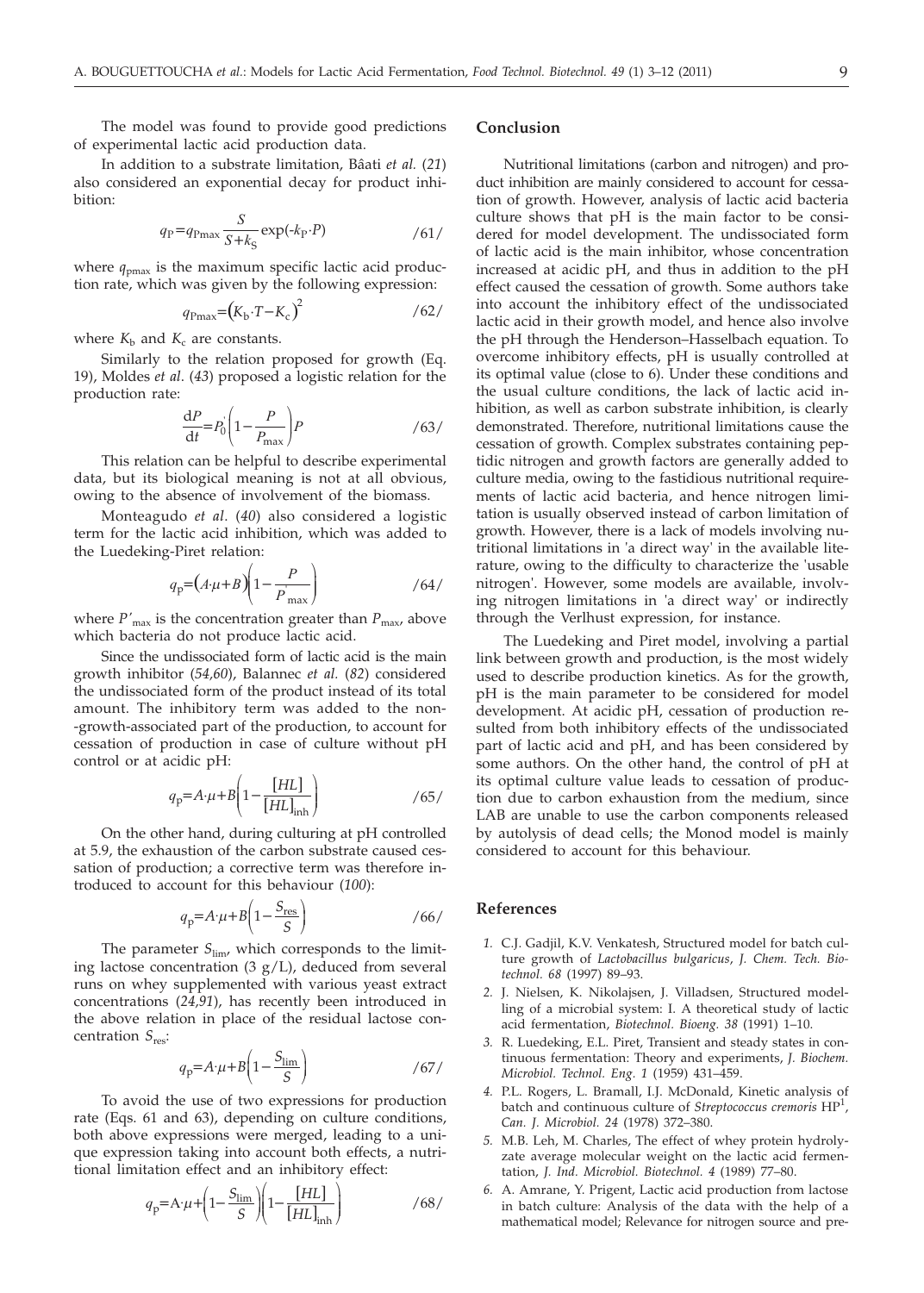culture assessment, *Appl. Microbiol. Biotechnol. 40* (1994) 644–649.

- *7.* S. Kumar Dutta, A. Mukherjee, P. Chakraborty, Effect of product inhibition on lactic acid fermentation: Simulation and modelling, *Appl. Microbiol. Biotechnol. 46* (1996) 410– 413.
- *8.* M. Boonmee, N. Leksawasdi, W. Bridge, P.L. Rogers, Batch and continuous culture of *Lactococus lactis* NZ133: Experimental data and model development, *Biochem. Eng. J. 14* (2003) 127–135.
- *9.* V.M. Yabannavar, D.I.C. Wang, Analysis of mass transfer for immobilized cells in an extractive lactic acid fermentation, *Biotechnol. Bioeng. 37* (1991) 544–550.
- *10.* F.V. Passos, H.P. Fleming, D.F. Ollis, R.M. Felder, R.F. Mc Feeters, Kinetics and modeling of lactic acid production by *Lactobacillus plantarum*, *Appl. Environ. Microbiol. 60* (1994) 2627–2636.
- *11.* A.R. Berry, C.M.M. Franco, Wei Zhang, A.P.J. Mildelberg, Growth and lactic acid production in batch culture of *Lactobacillus rhamnosus* in a defined medium, *Biotechnol. Lett. 21 (1999)* 163–167.
- *12.* C. Ben Youssef, G. Goma, A. Olmos-Dichara, Kinetic modelling of *Lactobacillus casei* ssp. *rhamnosus* growth and lactic acid production in batch cultures under various medium conditions, *Biotechnol. Lett. 27* (2005) 1785–1789.
- *13.* A. Nancib, Lactic acid production by *Lactobacillus casei* subsp. *rhamnosus* growing on date juice: Batch, fed-batch and continuous culture kinetics and optimization, *PhD Thesis*, University of Nancy, Nancy, France (2007) (in French).
- *14.* A.D. Nandasana, S. Kumar, Kinetic modeling of lactic acid production from molasses using *Enterococus faecalis* RKY1, *Biochem. Eng. J. 38* (2008) 277–284.
- *15.* J. Monod: *Research of the Growth of Bacterial Cultures*, Hermann, Paris, France (1942) (in French).
- *16.* D. Altiok, F. Tokatli, S. Harsa, Kinetic modelling of lactic acid production from whey by *Lactobacillus casei* (NRRL B-441), *J. Chem. Tech. Biotechnol. 81* (2006) 1190–1197.
- *17.* S. Aiba, M. Shoda, M. Nagatani, Kinetics of product inhibition in alcohol fermentation, *Biotechnol. Bioeng. 10* (1969) 845–864.
- *18.* M.A. Mehaia, M. Cheryan, Production of lactic acid from sweet whey permeate concentrates, *Process Biochem. 22* (1987) 185–188.
- *19.* M. Hujanen, Y.Y. Linko, Optimization of L(+)-lactic acid production employing statistical experimental design, *Biotechnol. Tech. 8* (1994) 325–330.
- *20.* S. Kwon, I.K. Yoo, W.G. Lee, H.N. Chang, Y.K. Chang, High- -rate continuous production of lactic acid by *Lactobacillus rhamnosus* in a two-stage membrane cell-recycle bioreactor, *Biotechnol. Bioeng. 73* (2001) 25–34.
- *21.* L. Bâati, G. Roux, B. Dahhou, J.L. Uribelarrea, Unstructured modelling growth of *Lactobacillus acidophilus* as a function of the temperature, *Math. Comput. Simulat. 65* (2004) 137–145.
- *22.* J. Bajpai-Dikshit, A.K. Suresh, K.V. Venkatesh, An optimal model for representating the kinetics of growth and product formation by *Lactobacillus rhamnosus* on multiple substrates, *J. Biosci. Bioeng. 96* (2003) 481–486.
- *23.* A. Amrane, Y. Prigent, Growth and lactic acid production coupling for *Lactobacillus helveticus* cultivated on supplemented whey: Influence of peptidic nitrogen deficiency, *J. Biotechnol. 55* (1997) 1–8.
- *24.* A. Amrane, Y. Prigent, Influence of yeast extract concentration on batch cultures of *Lactobacillus helveticus*: Growth and production coupling, *World J. Microbiol. Biotechnol. 14* (1998) 529–534.
- *25.* K.W. Turner, T.D. Thomas, Uncoupling of growth and acid production in lactic streptococci, *New Zeal. J. Dairy Sci. 10* (1975) 162–167.
- *26.* F. Mozzi, G.S. de Giori, G. Oliver, G.F. de Valdez, Effect of culture pH on the growth characteristics and polysaccharide production by *Lactobacillus casei*, *Milchwissenschaft, 49* (1994) 667–670.
- *27.* N.C. Major, A.T. Bull, Lactic acid productivity of a continuous culture of *Lactobacillus delbrueckii*, *Biotechnol. Lett. 7* (1985) 401–405.
- *28.* A. Aeschlimann, U. von Stockar, The production of lactic acid from whey permeate by *Lactobacillus helveticus*, *Biotechnol. Lett. 11* (1989) 195–200.
- *29.* D. Belhocine, Lactose valorisation by lactic acid fermentation, *PhD Thesis*, University of Rennes 1, Rennes, France (1987) (in French).
- *30.* G.E. Powell, Growth kinetics of non-competitive product inhibition in batch cultures, *J. Chem. Tech. Biotechnol. 34* (1984) 33–38.
- *31.* H. Ohara, K. Hiyama, T. Yoshida, Non-competitive product inhibition in lactic acid fermentation from glucose, *Appl. Microbiol. Biotechnol. 36* (1992) 773–776.
- *32.* R. Cachon, C. Diviès, Modeling of growth and lactate fermentation by *Lactococcus lactis* subsp. *lactis* biovar. *diacetylactis* in batch culture, *Appl. Microbiol. Biotechnol. 40* (1993) 28–33.
- *33.* D. Pinelli, A.R. González-Vara, D. Matteuzzi, F. Magelli, Assessment of kinetic models for the production of L- and D-lactic acid isomers by *Lactobacillus casei* DMS 20011 and *Lactobacillus coryniformis* DMS 20004 in continuous fermentation, *J. Ferment. Bioeng. 83* (1997) 209–212.
- *34.* J. Tayeb, C. Bouillanne, J.M. Desmazeaud, Computerized control of growth with temperature in a mixed culture of lactic acid bacteria, *J. Ferment. Technol. 62* (1984) 461–470.
- *35.* A. Ajbar, A.H. Fakeeha, Static and dynamic behaviour of a class of unstructured models of continuous bioreactors with growth associated product, *Bioprocess Biosyst. Eng. 25* (2002) 21–27.
- *36.* D.G. Kendall, Stochastic processes and population growth, *J. Roy. Stat. Soc. B, 11* (1949) 230–282.
- *37.* N.D. Ierusalimsky: Bottlenecks in Metabolism as Growth Rate Controlling Factors. In: *Microbial Physiology and Continuous Culture*, E.O. Pawell, C.G.T. Evans, R.E. Strange, D.W. Tempest (Eds.), HMSO, London, UK (1967).
- *38.* V.H. Edwards, The influence of high substrate concentrations on microbial kinetics, *Biotechnol. Bioeng. 12* (1970) 679– 712.
- *39.* A.K. Keller, P. Gerhardt, Continuous lactic acid fermentation of whey to produce a ruminant feed supplement high in crude protein, *Biotechnol. Bioeng. 17* (1975) 997–1018.
- *40.* J.M. Monteagudo, L. Rodriguez, J. Rincón, J. Fuertes, Kinetics of lactic acid fermentation by *Lactobacillus delbrueckii* on beet molasses, *J. Chem. Tech. Biotechnol. 68* (1997) 271– 276.
- *41.* C.N. Burgos-Rubio, M.R. Okos, P.C. Wankat, Kinetic study of the conversion of different substrates to lactic acid using *Lactobacillus bulgaricus*, *Biotechnol. Progr. 16* (2000) 305–314.
- *42.* P. Mercier, L. Yerushalmi, D. Rouleau, D. Dochain, Kinetics of lactic acid fermentation on glucose and corn by *Lactobacillus amylophilus*, *J. Chem. Tech. Biotechnol. 55* (1992) 111– 121.
- *43.* A.B. Moldes, J.L. Alonso, J.C. Parajó, Cogeneration of cellobiose and glucose from pretreated wood and bioconversion to lactic acid: A kinetic study, *J. Biosci. Bioeng. 87* (1999) 787–792.
- *44.* L.M.D. Gonçalves, A.M.R.B. Xavier, J.S. Almeida, M.J.T. Carrondo, Concomitant substrate and product inhibition kinetics in lactic acid production, *Enzyme Microb. Technol. 13* (1991) 314–319.
- *45.* C. Åkerberg, K. Hofvendahl, G. Zacchi, B. Hahn-Hägerdal, Modelling the influence of pH, temperature, glucose and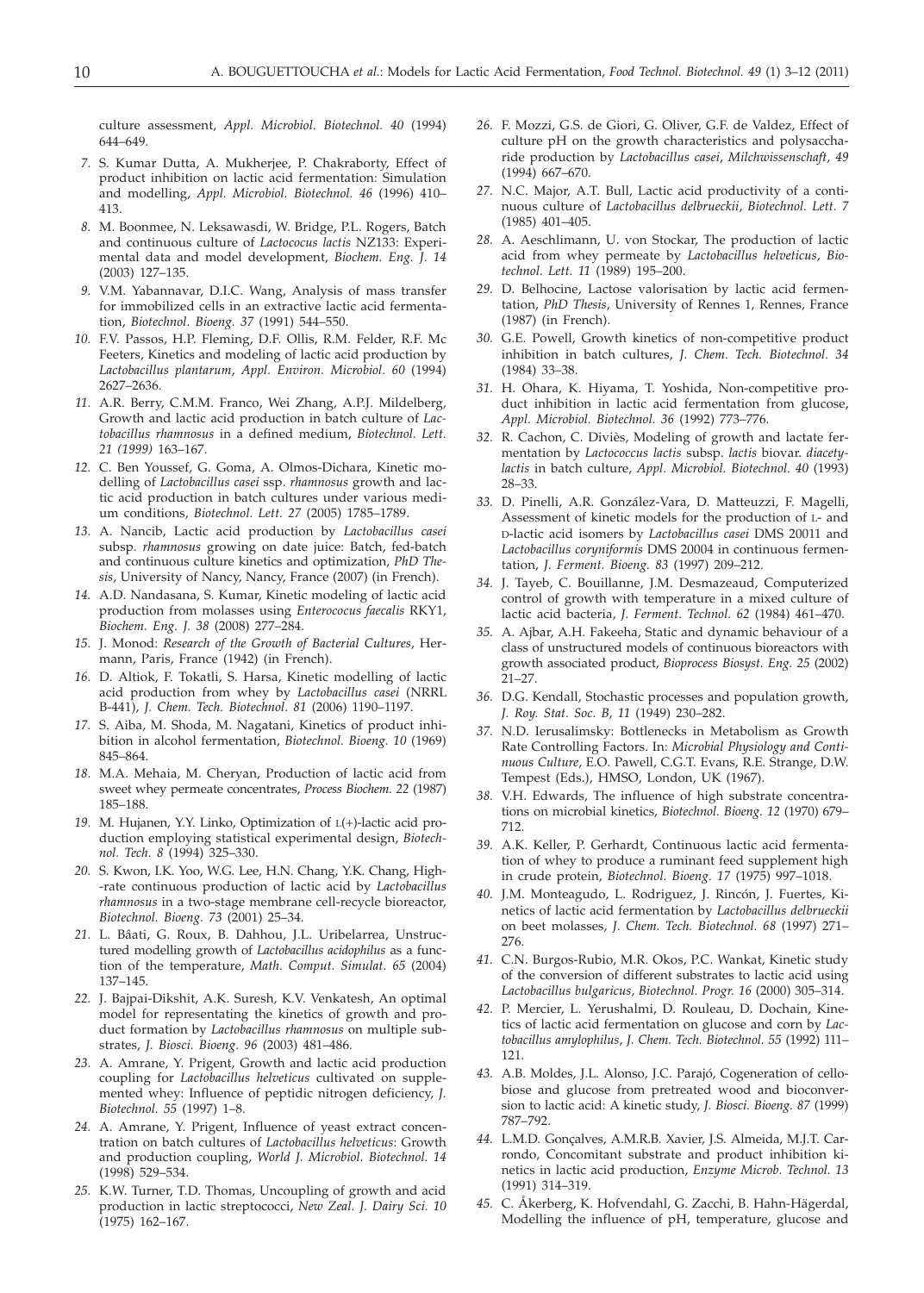lactic acid concentrations on the kinetics of lactic acid production by *Lactococcus lactis* ssp. *lactis* ATCC 19435 in whole- -wheat flour, *Appl. Microbiol. Biotechnol. 49* (1998) 682–690.

- *46.* J.F. Andrews, A mathematical model for continuous culture of microorganisms utilizing inhibitory substrates, *Biotechnol. Bioeng. 10* (1968) 707–723.
- *47.* A. Ishizaki, T. Ohta, Batch culture kinetics of L-lactate fermentation employing *Streptococcus* IO-1, *J. Ferment. Bioeng. 67* (1989) 46–51.
- *48.* J. Biazar, M. Tango, E. Babolian, R. Islam, Solution of the kinetic modelling of lactic acid fermentation using Adomian decomposition method, *Appl. Math. Comput. 144* (2003) 433–439.
- *49.* G. Adomian: *Stochastic Systems*, Academic Press, New York, NY, USA (1983).
- *50.* G. Adomian: *Nonlinear Stochastic Operator Equations*, Academic Press, New York, NY, USA (1986).
- *51.* L. Peeva, G. Peev, A new method for pH stabilization of the lactoacidic fermentation, *Enzyme Microb. Technol. 21* (1997) 176–181.
- *52.* D. Roy, A. Leduy, J. Goulet, Kinetics of growth and lactic acid production from whey permeate by *Lactobacillus helveticus*, *Can. J. Chem. Eng. 65* (1987) 597–603.
- *53.* S. Norton, C. Lacroix, J.C. Vuillemard, Kinetic study of continuous whey permeate fermentation by immobilised *Lactobacillus helveticus* for lactic acid production, *Enzyme Microb. Technol. 6* (1994) 457–466.
- *54.* G. Gätje, G. Gottschalk, Limitation of growth and lactic acid production in batch and continuous cultures of *Lactobacillus helveticus*, *Appl. Microbiol. Biotechnol. 34* (1991) 446–449.
- *55.* T.P. Hanson, G.T. Tsao, Kinetic studies of the lactic acid fermentation in batch and continuous cultures, *Biotech. Bioeng. 14* (1970) 233–252.
- *56.* K.V. Venkatesh, M.R. Okos, P.C. Wankat, Kinetic model of growth and lactic acid production from lactose by *Lactobacillus bulgaricus*, *Process Biochem. 28* (1993) 231–241.
- *57.* A. Amrane, Y. Prigent, Influence of an initial addition of lactic acid on growth, acid production and their coupling for batch cultures of *Lactobacillus helveticus*, *Bioprocess Biosyst. Eng. 19* (1998) 307–312.
- *58.* L.C. McDonald, H.P. Fleming, H.M. Hassan, Acid tolerance of *Leuconostoc mesenteroides* and *Lactobacillus plantarum*, *Appl. Environ. Microbiol. 56* (1990) 2120–2124.
- *59.* G.R. Bender, R.E. Marquis, Membrane ATPases and acid tolerance of *Actinomyces viscos* and *Lactobacillus casei*, *Appl. Environ. Microbiol. 53* (1987) 2124–2128.
- *60.* E.R. Kashket, Bioenergetics of lactic acid bacteria: Cytoplasmic pH and osmotolerance, *FEMS Microbiol. Rev. 46* (1987) 233–244.
- *61.* A. Bouguettoucha, B. Balannec, S. Nacef, A. Amrane, A generalised unstructured model for batch cultures of *Lactobacillus helveticus*, *Enzyme Microb. Technol. 41* (2007) 377– 382.
- *62.* A. Bouguettoucha, B. Balannec, A. Amrane, Unstructured generalized models for the analysis of the inhibitory and the nutritional limitation effects on *Lactobacillus helveticus* growth – Models validation, *Biochem. Eng. J. 39* (2008) 566– 574.
- *63.* P.L.H. Yeh, R.K. Bajpai, E.L. Iannotti, An improved kinetic model for lactic acid fermentation, *J. Ferment. Bioeng. 71* (1991) 75–77.
- *64.* H. Wang, M. Seki, S. Furusaki, Mathematical model for analysis of mass transfer for immobilized cells in lactic acid fermentation, *Biotechnol. Progr. 11* (1995) 558–564.
- *65.* F. Leroy, L. De Vuyst, Growth of the bacteriocin-producing *Lactobacillus sakei* strain CTC 494 in MRS broth is strongly reduced due to nutrient exhaustion: A nutrient depletion model for the growth of lactic acid bacteria, *Appl. Environ. Microbiol. 67* (2001) 4407–4413.
- *66.* A. Amrane, C. Couriol, Unstructured model for seed cultures without pH control of *Lactobacillus helveticus* growing on supplemented whey permeate, *J. Chem. Tech. Biotechnol. 77* (2002) 950–957.
- *67.* K.M. Vereecken, J.F. Van Impe, Analysis and practical implementation of a model for combined growth and metabolite production of lactic acid bacteria, *Int. J. Food Microbiol. 73* (2002) 239–250.
- *68.* F.V. Passos, H.P. Fleming, H.M. Hassan, R.F. McFeeters, Effect of malic acid on the growth kinetics of *Lactobacillus plantarum*, *Appl. Microbiol. Biotechnol. 63* (2003) 207–211.
- *69.* A. Amrane, Y. Prigent, Differentiation of pH and free lactic acid effects on the various growth and production phases of *Lactobacillus helveticus*, *J. Chem. Tech. Biotechnol. 74* (1999) 33–40.
- *70.* W. Fu, A.P. Mathews, Lactic acid production from lactose by *Lactobacillus plantarum*: Kinetic model and effects of pH, substrate and oxygen, *Biochem. Eng. J. 3* (1999) 163–170.
- *71.* C. Cornelius, T. Erpicum, P. Jacques, P. Thonart, Comparison of fermentation industrial components such as corn steep and yeast extract for lactic acid bacteria production*, Med. Fac. Landbouw. Univ. Gent*, *61* (1996) 1461–1463.
- *72.* M. Hujanen, Y.Y. Linko, Effect of temperature and various nitrogen sources on L(+)-lactic acid production by *Lactobacillus casei*, *Appl. Microbiol. Biotechnol. 45* (1996) 307–313.
- *73.* I. Mierau, E.R.S. Kunji, G. Venema, J. Kok, Casein and peptide degradation in lactic acid bacteria, *Biotech. Gen. Eng. Rev. 14* (1997) 279–301.
- *74.* S. Tejayadi, M. Cheryan, Lactic acid from cheese whey permeate. Productivity and economics of a continuous membrane bioreactor, *Appl. Microbiol. Biotechnol. 43* (1995) 242– 248.
- *75.* I.K. Yoo, H.N. Chang, E.G. Lee, Y.K. Chang, S.H. Moon, Effect of B vitamin supplementation on lactic acid production by *Lactobacillus casei*, *J. Ferment. Bioeng. 84* (1997) 172– 175.
- *76.* A. Amrane, Y. Prigent, Mathematical model for lactic acid production from lactose in batch culture: Model development and simulation, *J. Chem. Tech. Biotechnol. 60* (1994) 241– 246.
- *77.* R.A. Moraine, P. Rogovin, Kinetics of polysaccharide B-1459 fermentation, *Biotechnol. Bioeng. 8* (1996) 511–524.
- *78.* C. Diaz, P. Lelong, P. Dieu, C. Feuillerat, M. Salome, On- -line analysis and modelling of microbial growth using a hybrid system approach, *Process Biochem. 34* (1999) 39–47.
- *79.* A. Pandey, C.R. Soccol, D. Mitchell, New developments in solid state fermentation: I. Bioprocesses and products, *Process Biochem. 35* (2000) 1153–1169.
- *80.* M. Özilgen: Kinetics of Food Processes Involving Pure or Mixed Cultures of Lactic Acid Bacteria. In: *Lactic Acid Bacteria: Current Advances in Metabolism, Genetics and Applicationsal Pauleon: Kinetics of Food Processes Involving Pure or Mixed Cultures of Lactic Acid Bacteria. In: <i>Lactic Acid Bacteria: Current Advances in Metabolism, Genetics and Applications, NATO ASI Series H, Vol. 98, T.F.* Springer-Verlag, Berlin, Germany (1996).
- *81.* A. Amrane, Analysis of the kinetics of growth and lactic acid production for *Lactobacillus helveticus* growing on supplemented whey permeate, *J. Chem. Tech. Biotechnol. 80* (2005) 345–352.
- *82.* B. Balannec, A. Bouguettoucha, A. Amrane, Unstructured model for batch cultures without pH control of *Lactobacillus helveticus –* Inhibitory effect of the undissociated lactic acid, *Biochem. Eng. J. 35* (2007) 289–294.
- *83.* J.A. Vázquez, M.A. Murado, Mathematical tools for objective comparison of microbial culture: Application to evaluation of 15 peptones for lactic acid bacteria productions, *Biochem. Eng. J. 39* (2008) 276–287.
- *84.* J.A. Vázquez, M.A. Murado, Unstructured mathematical model for biomass, lactic acid and bacteriocin production by lactic acid bacteria in batch fermentation*, J. Chem. Tech. Biotechnol. 83* (2008) 91–96.